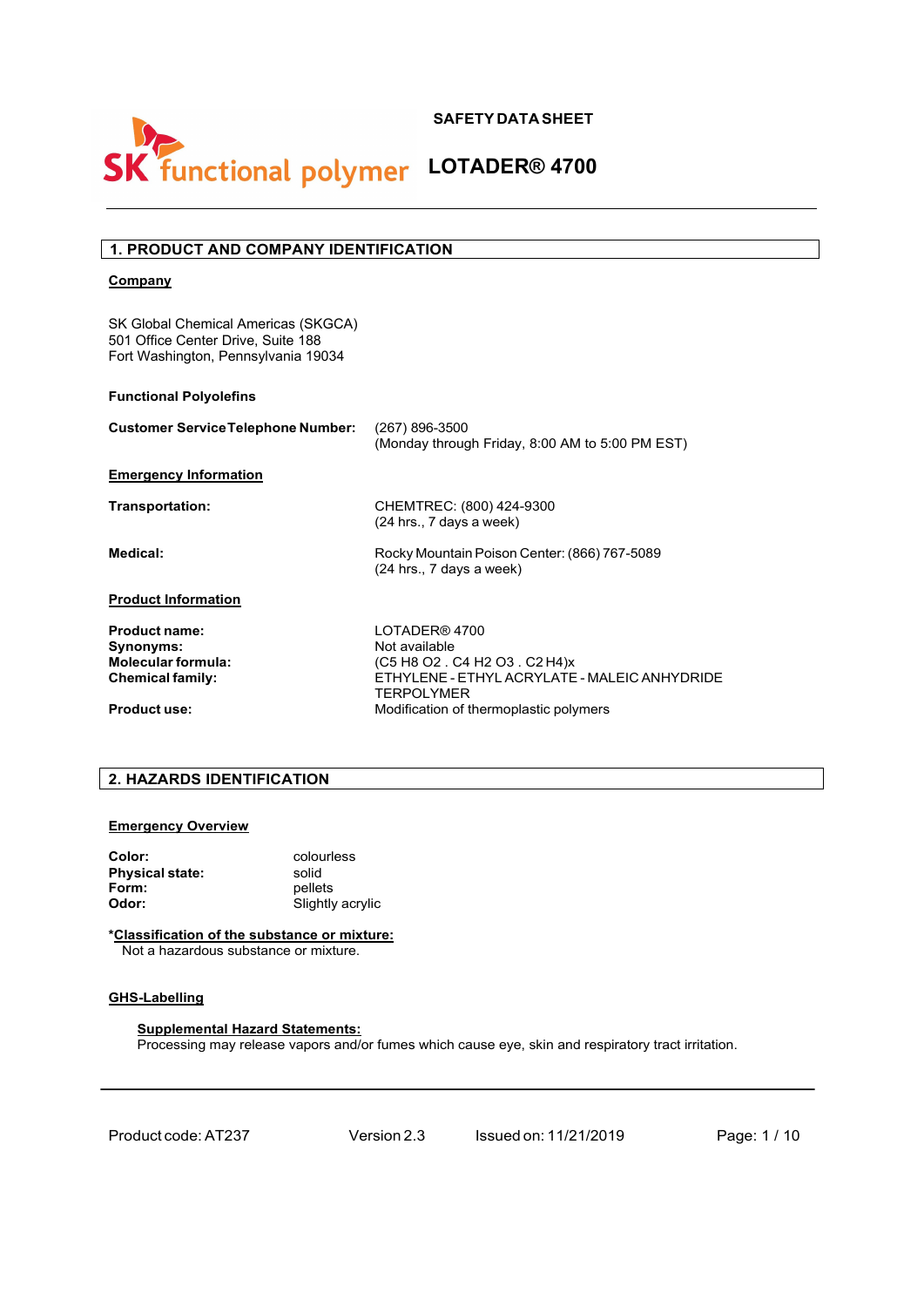

# functional polymer LOTADER® 4700

### **Supplemental information:**

# **Potential Health Effects:**

The product, in the form supplied, is not anticipated to produce significant adverse human health effects. Contains high molecular weight polymer(s). Effects due to processing releases or residual monomer: Irritating to eyes, respiratory system and skin. Possible cross sensitization with other acrylates and methacrylates. Prolonged or repeated exposure may cause: headache, drowsiness, nausea, weakness, (severity of effects depends on extent of exposure).

## **Other:**

Handle in accordance with good industrial hygiene and safety practice. (pellets/granules) This product may release fume and/or vapor of variable composition depending on processing time and temperature.

# **3. COMPOSITION/INFORMATION ON INGREDIENTS**

| <b>Chemical Name</b>                                                     | CAS-No.    | Wt/Wt       | <b>GHS Classification**</b> |  |
|--------------------------------------------------------------------------|------------|-------------|-----------------------------|--|
| 2-Propenoic acid, ethyl ester, polymer<br>with ethene and 2,5-furandione | 41171-14-6 | $\le$ 100 % | Not classified              |  |

\*\*For the full text of the H-Statements mentioned in this Section, see Section 16.

# **4. FIRST AID MEASURES**

# **4.1. Description of necessary first-aid measures:**

## **Inhalation:**

If inhaled, remove victim to fresh air.

## **Skin:**

In case of contact, immediately flush skin with plenty of water. If molten polymer gets on the skin, cool rapidly with cold water. Do not peel solidified product off the skin. Obtain medical treatment for thermal burns. Remove material from clothing. Wash clothing before reuse. Thoroughly clean shoes beforereuse.

## **Eyes:**

Immediately flush eye(s) with plenty of water. Obtain medical treatment for thermal burns.

## **Ingestion:**

If swallowed, DO NOT induce vomiting. Get medical attention. Never give anything by mouth to an unconscious person.

# **4.2. Most important symptoms/effects, acute and delayed:**

Product code:AT237 Version 2.3 Issued on: 11/21/2019 Page: 2 / 10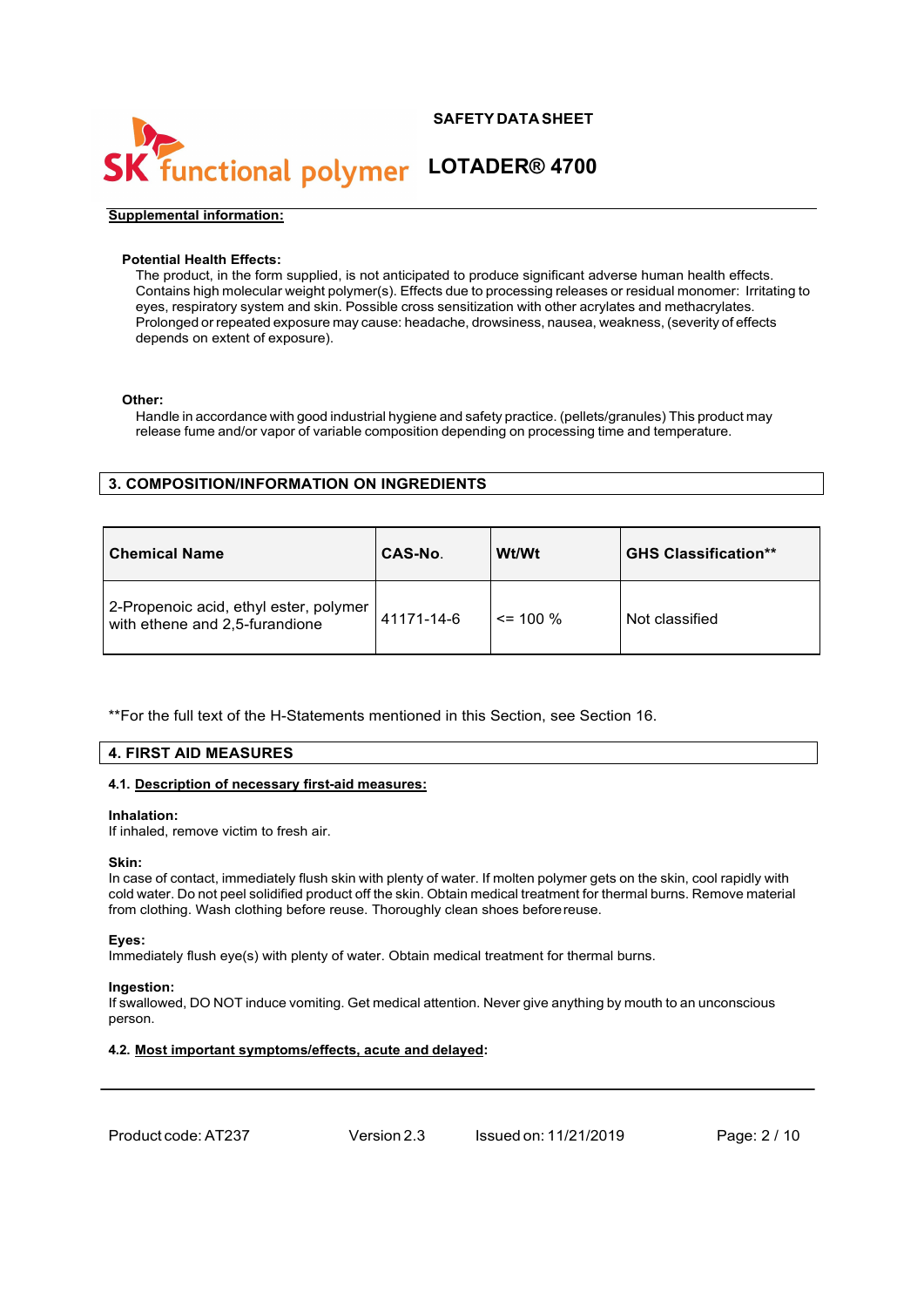# functional polymer LOTADER® 4700

For most important symptoms and effects (acute and delayed), see Section 2 (Hazard Statements and Supplemental Information if applicable) and Section 11 (Toxicology Information) of thisSDS.

## **4.3. Indication of immediate medical attention and special treatment needed, ifnecessary:**

Unless otherwise noted in Notes to Physician, no specific treatment noted; treat symptomatically.

# **5. FIREFIGHTING MEASURES**

#### **Extinguishing media (suitable):**

Water spray, Carbon dioxide (CO2), Foam, Dry chemical

### **Protective equipment:**

Fire fighters and others who may be exposed to products of combustion should wear full fire fighting turn out gear (full Bunker Gear) and self-contained breathing apparatus (pressure demand / NIOSH approved or equivalent).

#### **Further firefighting advice:**

Fire fighting equipment should be thoroughly decontaminated after use.

#### **Fire and explosion hazards:**

When burned, the following hazardous products of combustion can occur: Carbon oxides Hazardous organic compounds

# **6. ACCIDENTAL RELEASE MEASURES**

#### **Personal precautions, Emergency procedures, Methods and materials for containment/clean-up:**

Prevent further leakage or spillage if you can do so without risk. Ventilate the area. Sweep up and shovel into suitable properly labeled containers for prompt disposal. Possible fall hazard – floor may become slippery from leakage/spillage of product. Avoid dispersal of spilled material and runoff and contact with soil, waterways, drains and sewers. Consult a regulatory specialist to determine appropriate state or local reporting requirements, for assistance in waste characterization and/or hazardous waste disposal and other requirements listed in pertinent environmental permits.

#### **Protective equipment:**

Appropriate personal protective equipment is set forth in Section 8.

# **7. HANDLING AND STORAGE**

#### **Handling**

#### **General information on handling:**

Avoid breathing dust.

Avoid breathing processing fumes or vapors.

Handle in accordance with good industrial hygiene and safety practices. These practices include avoiding unnecessary exposure and removal of material from eyes, skin, andclothing.

Product code:AT237 Version 2.3 Issued on: 11/21/2019 Page: 3 / 10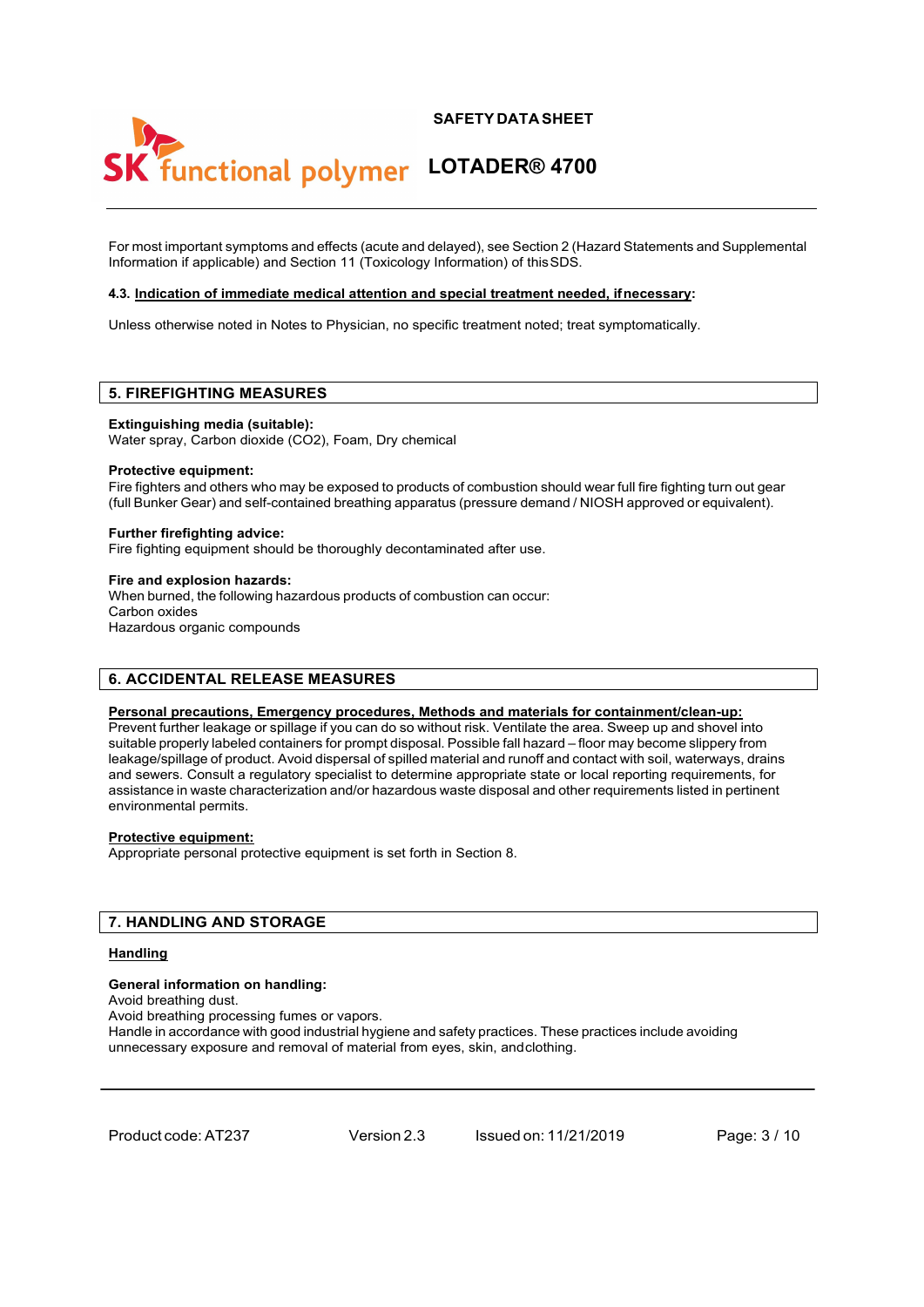



# **Storage**

**General information on storage conditions:**

Keep in a dry, cool place. Store in closed containers, in a secure area to prevent container damage and subsequent spillage.

**Storage stability – Remarks:** Stable under recommended storage conditions.

**Storage incompatibility – General:** None known.

**Temperature tolerance – Do not store above:**

122  $\degree$ F (50  $\degree$ C)

# **8. EXPOSURE CONTROLS/PERSONAL PROTECTION**

**Particles Not Otherwise Specified / Nuisance Dust (Proprietary)**

# **Airborne Exposure Guidelines:**

| US. ACGIH Threshold Limit Values                                  |                                                                                |
|-------------------------------------------------------------------|--------------------------------------------------------------------------------|
| Form:<br>Time weighted average<br>Form:<br>Time weighted average  | Inhalable particles.<br>$10$ mg/m $3$<br>Respirable particles.<br>$3$ mg/m $3$ |
| US. OSHA Table Z-1 Limits for Air Contaminants (29 CFR 1910.1000) |                                                                                |
| Form:<br>PEL:                                                     | Respirable fraction.<br>$5 \text{ mg/m}$                                       |
| US. OSHA Table Z-1 Limits for Air Contaminants (29 CFR 1910.1000) |                                                                                |
| Form:<br>PEL:                                                     | <b>Total dust</b><br>$15$ mg/m $3$                                             |
| US. OSHA Table Z-3 (29 CFR 1910.1000)                             |                                                                                |
| Form:<br>Time weighted average                                    | Respirable fraction.<br>15 millions of particles per cubic foot of air         |
| US. OSHA Table Z-3 (29 CFR 1910.1000)                             |                                                                                |
| Form:<br>Time weighted average                                    | <b>Total dust</b><br>50 millions of particles per cubic foot of air            |
| US. OSHA Table Z-3 (29 CFR 1910.1000)                             |                                                                                |
| Form:                                                             | Respirable fraction.                                                           |
|                                                                   |                                                                                |

Product code:AT237 Version 2.3 Issued on: 11/21/2019 Page: 4 / 10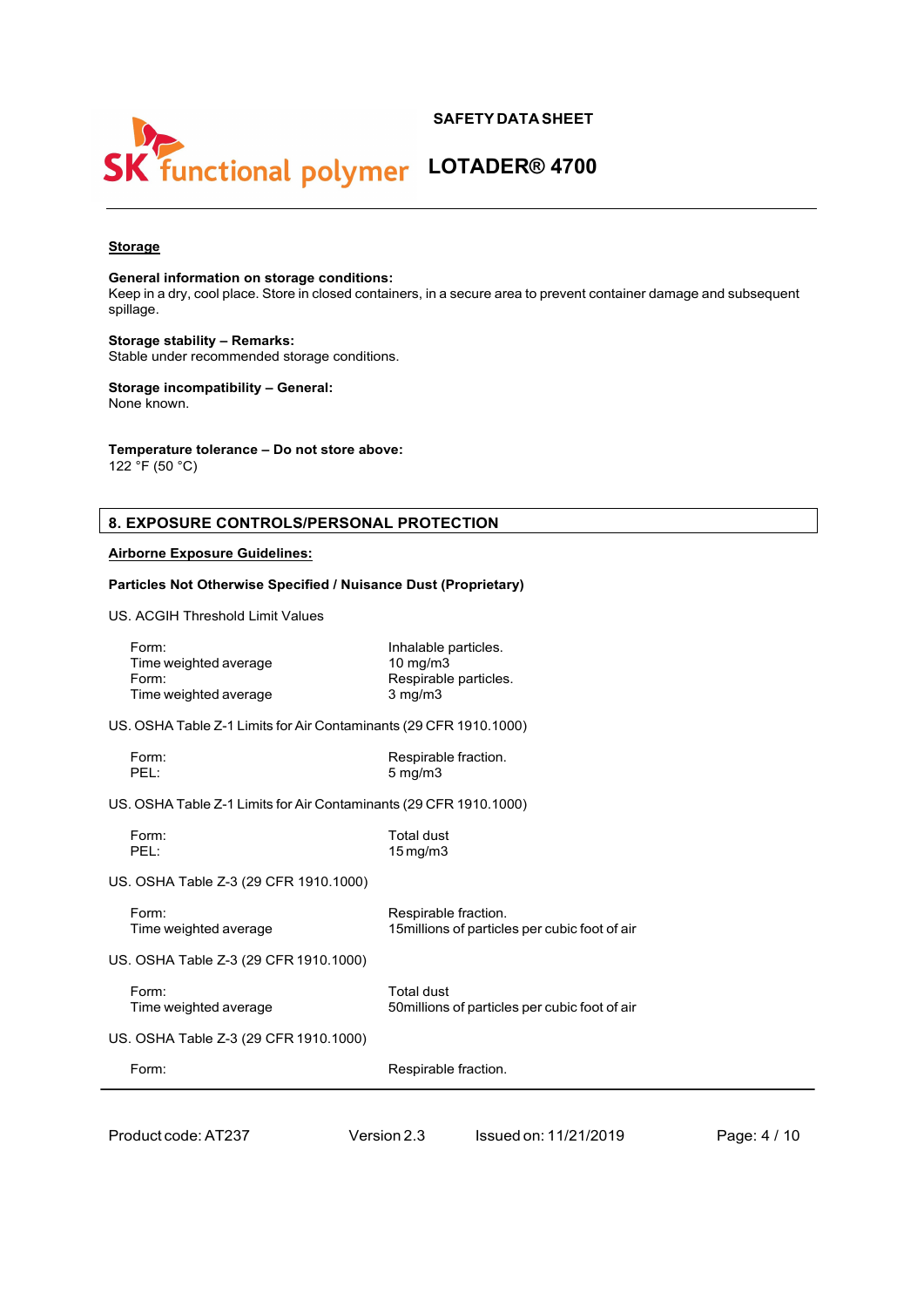



Time weighted average 5 mg/m3

US. OSHA Table Z-3 (29 CFR 1910.1000)

Form: Total dust<br>Time weighted average Time 15 mg/m3 Time weighted average

Only those components with exposure limits are printed in this section. Limits with skin contact designation above have skin contact effect. Air sampling alone is insufficient to accurately quantitate exposure. Measures to prevent significant cutaneous absorption may be required. Limits with a sensitizer designation above mean that exposure to this material may cause allergic reactions.

### **Engineering controls:**

Investigate engineering techniques to reduce exposures below airborne exposure limits or to otherwise reduce exposures. Provide ventilation if necessary to minimize exposures or to control exposure levels to below airborne exposure limits (if applicable see above).If practical, use local mechanical exhaust ventilation at sources of air contamination such as open process equipment.

#### **Respiratory protection:**

Avoid breathing dust. Avoid breathing processing fumes or vapors. Where airborne exposure is likely or airborne exposure limits are exceeded (if applicable, see above), use NIOSH approved respiratory protection equipment appropriate to the material and/or its components and substances released during processing. Consult respirator manufacturer to determine appropriate type equipment for a given application. Observe respirator use limitations specified by NIOSH or the manufacturer. For emergency and other conditions where there may be a potential for significant exposure or where exposure limit may be significantly exceeded, use an approved full face positive-pressure, self-contained breathing apparatus or positive-pressure airline with auxiliary self-contained air supply. Respiratory protection programs must comply with 29 CFR § 1910.134.

## **Skin protection:**

Processing of this product releases vapors or fumes which may cause skin irritation. Minimize skin contamination by following good industrial hygiene practice. Wearing protective gloves is recommended. Wash hands and contaminated skin thoroughly after contact with processing fumes or vapors. Wash thoroughly after handling.

#### **Eye protection:**

Use good industrial practice to avoid eye contact. Processing of this product releases vapors or fumes which may cause eye irritation. Where eye contact may be likely, wear chemical goggles and have eye flushing equipment available.

| <b>9. PHYSICAL AND CHEMICAL PROPERTIES</b> |            |  |  |  |
|--------------------------------------------|------------|--|--|--|
| Color:                                     | colourless |  |  |  |

Product code:AT237 Version 2.3 Issued on: 11/21/2019 Page: 5 / 10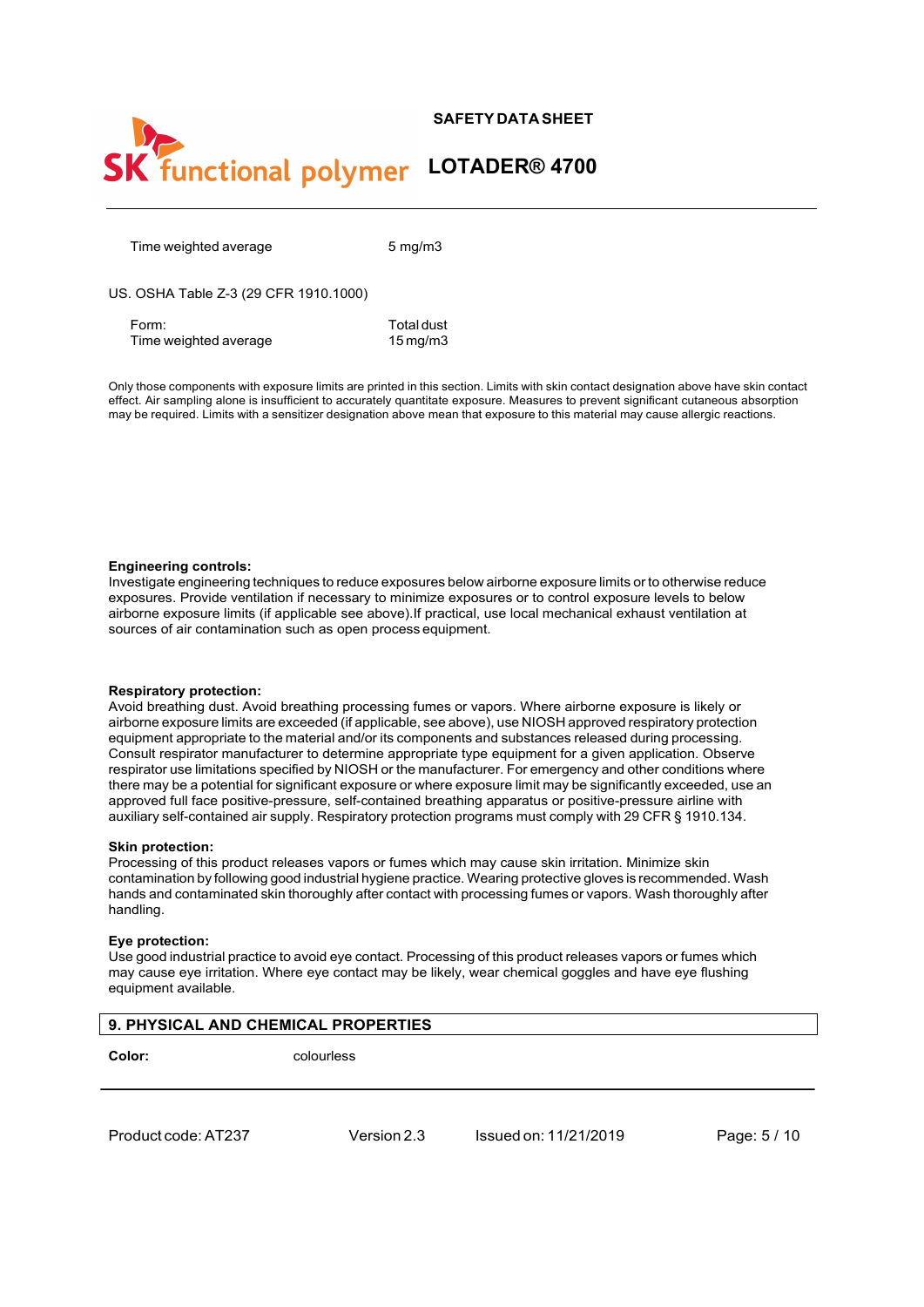

| <b>Physical state:</b>                                           | solid                                                                                                                                                              |
|------------------------------------------------------------------|--------------------------------------------------------------------------------------------------------------------------------------------------------------------|
| Form:                                                            | pellets                                                                                                                                                            |
| Odor:                                                            | Slightly acrylic                                                                                                                                                   |
| <b>Odor threshold:</b>                                           | No data available                                                                                                                                                  |
| <b>Flash point</b>                                               | Not applicable                                                                                                                                                     |
| Auto-ignition<br>temperature:                                    | > 842 °F (> 450 °C)                                                                                                                                                |
| Lower flammable limit<br>$(LFL)$ :                               | No data available                                                                                                                                                  |
| Upper flammable limit<br>(UEL):                                  | No data available                                                                                                                                                  |
| pH:                                                              | No data available                                                                                                                                                  |
| Density:                                                         | 940 kg/m3 (68 °F (20 °C))                                                                                                                                          |
| <b>Specific Gravity (Relative</b><br>density):                   | 0.94 Water=1 (liquid)                                                                                                                                              |
| <b>Bulk density:</b>                                             | approximately 500 kg/m3                                                                                                                                            |
| <b>Boiling point/boiling</b><br>range:                           | No data available                                                                                                                                                  |
| Melting point/range:                                             | 149 °F (65 °C)(Method: Differential Scanning Calorimetry in accordance with DIN<br>51007 (Thermal analysis (TA); differential thermal analysis (DTA); principles)) |
| <b>Freezing point:</b>                                           | No data available.                                                                                                                                                 |
| <b>Evaporation rate:</b>                                         | No data available                                                                                                                                                  |
| <b>Solubility in water:</b>                                      | 68 °F (20 °C) insoluble                                                                                                                                            |
| Solubility in other<br>solvents: [qualitative and<br>quantative] | Soluble in aromatic hydrocarbons                                                                                                                                   |
|                                                                  | Chlorinated solvents (when hot)                                                                                                                                    |
| Viscosity, dynamic:                                              | No data available                                                                                                                                                  |
| Particle size:                                                   | approximately 5 mm                                                                                                                                                 |
| <b>Oil/water partition</b><br>coefficient:                       | (No data available)                                                                                                                                                |
| Thermal decomposition:                                           | > 572 °F (> 300 °C)                                                                                                                                                |

Product code:AT237 Version 2.3 Issued on: 11/21/2019 Page: 6 / 10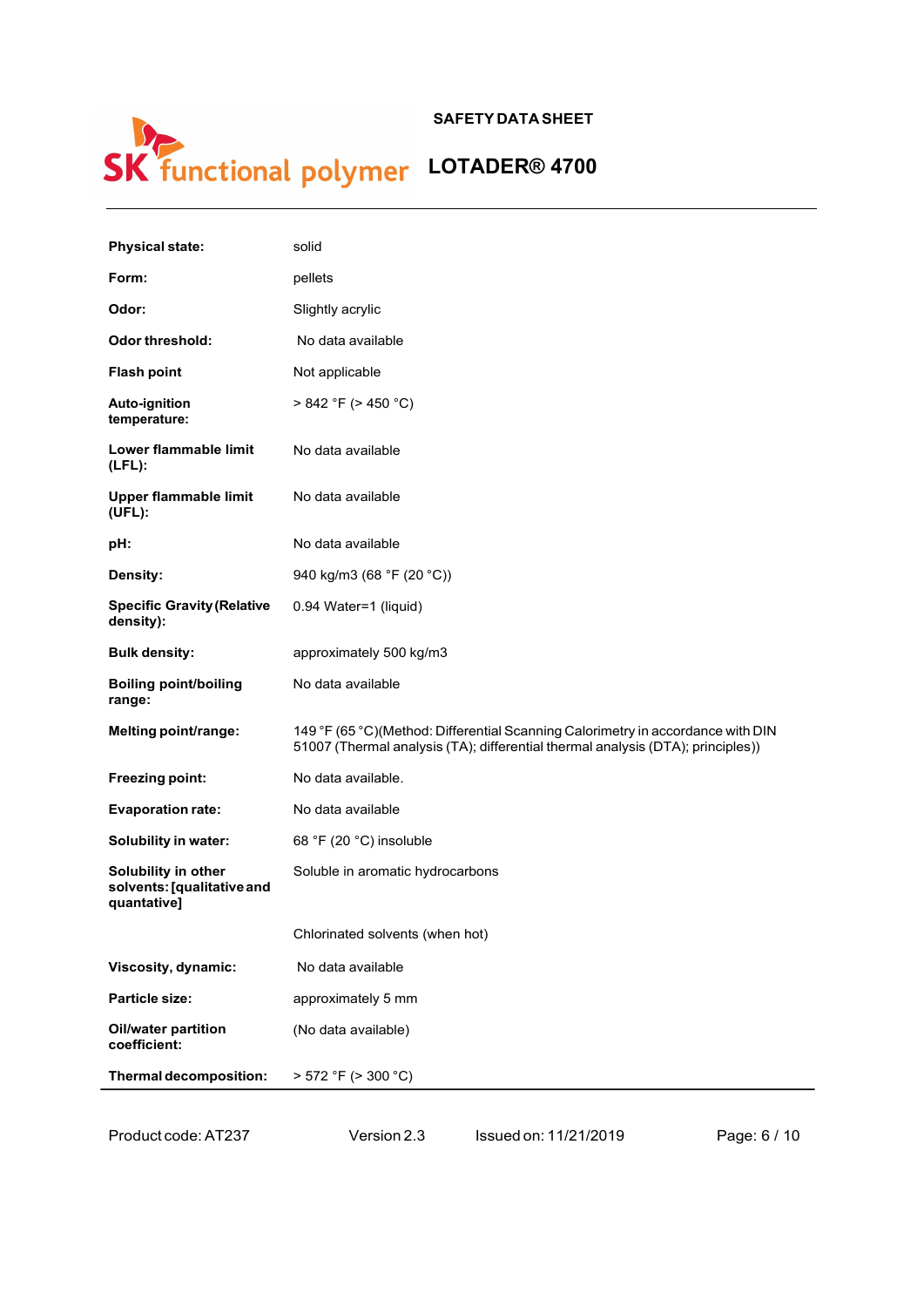

# functional polymer LOTADER® 4700

# **Flammability:** See GHS Classification in Section 2 if applicable

# **10. STABILITY AND REACTIVITY**

#### **Stability:**

The product is stable under normal handling and storage conditions.

### **Hazardous reactions:** Hazardous polymerization does not occur.

# **Materials to avoid:**

None known.

#### **Conditions / hazards to avoid:**

Avoid storing in moist and warm conditions. (to maintain the technical properties of the product). See Hazardous Decomposition Products below.

# **Hazardous decomposition products:**

Thermal decomposition giving flammable and toxic products : Hazardous organic compounds Carbon oxides Acrylates

## **11. TOXICOLOGICAL INFORMATION**

Data on this material and/or its components are summarized below.

## **Data for 2-Propenoic acid, ethyl ester, polymer with ethene and 2,5-furandione (41171-14-6)**

## **Acute toxicity**

**Oral:**

No deaths occurred. (rat) LD0 > 2,000 mg/kg.

# **Other information**

The information presented is from representative materials with this Chemical Abstract Service (CAS) Registry number. The results vary depending on the size and composition of the test substance. Effects due to processing releases or residual monomer: Possible cross sensitization with other acrylates and methacrylates

# **12. ECOLOGICAL INFORMATION**

# **Chemical Fate and Pathway**

No data are available.

## **Ecotoxicology**

No data are available.

Product code:AT237 Version 2.3 Issued on: 11/21/2019 Page: 7 / 10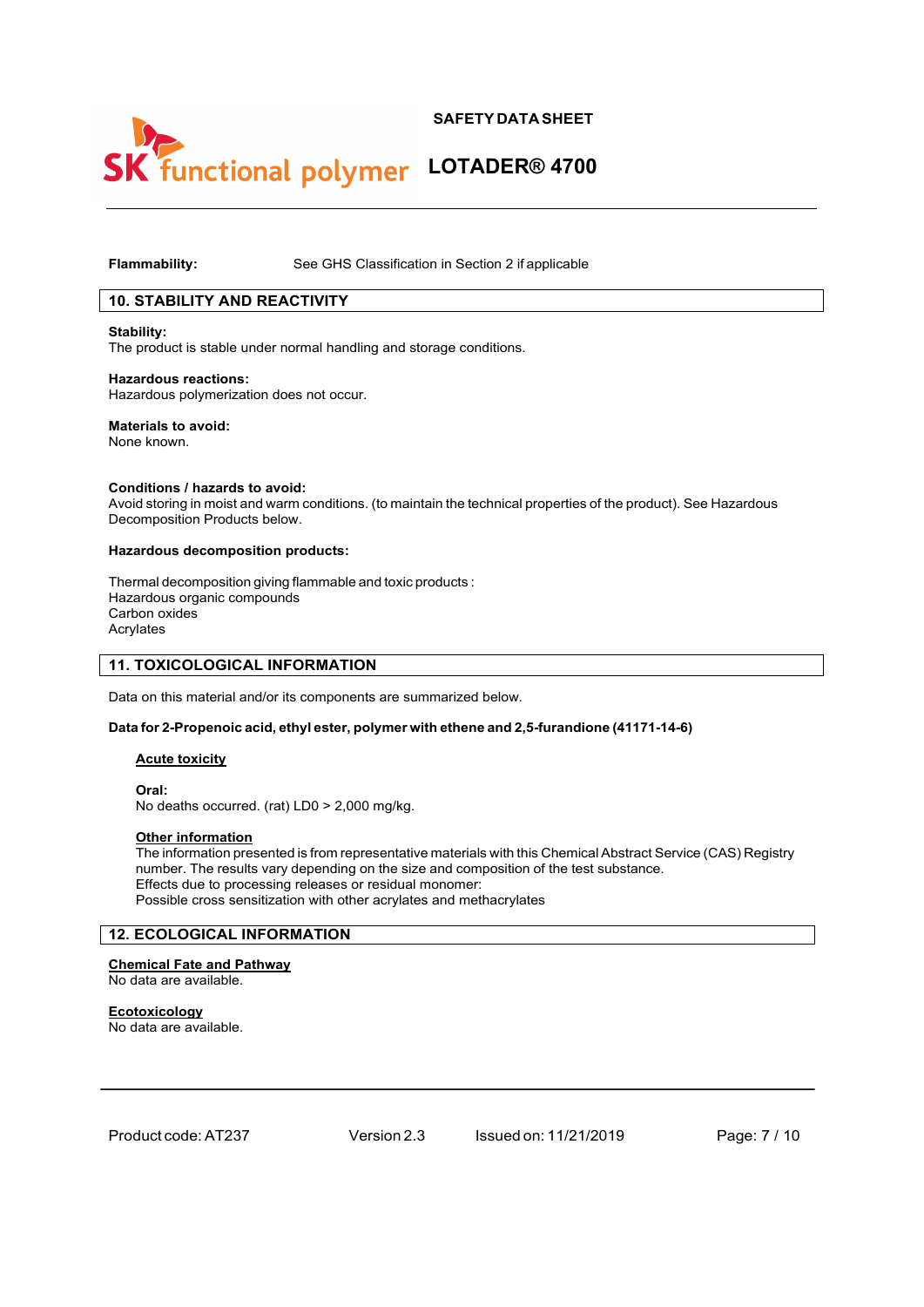

# **functional polymer LOTADER® 4700**

# **13. DISPOSAL CONSIDERATIONS**

## **Waste disposal:**

Where possible recycling is preferred to disposal or incineration. If recycling is not an option, incinerate or dispose of in accordance with federal, state, and local regulations. Pigmented, filled and/or solvent laden product may require special disposal practices in accordance with federal, state and local regulations. Consult a regulatory specialist to determine appropriate state or local reporting requirements, for assistance in waste characterization and/or hazardous waste disposal and other requirements listed in pertinent environmental permits. Note: Chemical additions to, processing of, or otherwise altering this material may make this waste management information incomplete, inaccurate, or otherwise inappropriate. Furthermore, state and local waste disposal requirements may be more restrictive or otherwise different from federal laws andregulations.

# **14. TRANSPORT INFORMATION**

**US Department of Transportation (DOT):** not regulated

**International Maritime Dangerous Goods Code (IMDG):** not regulated

## **15. REGULATORY INFORMATION**

#### **Chemical Inventory Status**

| US. Toxic Substances Control Act                                      | TSCA        | The components of this product are all on<br>the TSCA Inventory. |
|-----------------------------------------------------------------------|-------------|------------------------------------------------------------------|
| Canadian Domestic Substances List (DSL)                               | <b>DSL</b>  | All components of this product are on the<br>Canadian DSL        |
| China. Inventory of Existing Chemical Substances in<br>China (IECSC)  | IECSC (CN)  | Conforms to                                                      |
| Japan. ENCS - Existing and New Chemical<br>Substances Inventory       | ENCS (JP)   | Conforms to                                                      |
| Japan. ISHL - Inventory of Chemical Substances                        | ISHL (JP)   | Conforms to                                                      |
| Korea. Korean Existing Chemicals Inventory (KECI)                     | KECI (KR)   | Conforms to                                                      |
| Philippines Inventory of Chemicals and Chemical<br>Substances (PICCS) | PICCS (PH)  | Conforms to                                                      |
| Australia Inventory of Chemical Substances (AICS)                     | <b>AICS</b> | Conforms to                                                      |

## **United States – Federal Regulations**

**SARA Title III – Section 302 Extremely Hazardous Chemicals:** The components in this product are either not SARA Section 302 regulated or regulated but present in negligible concentrations.

#### **SARA Title III - Section 311/312 Hazard Categories:** No SARA Hazards

Product code:AT237 Version 2.3 Issued on: 11/21/2019 Page: 8 / 10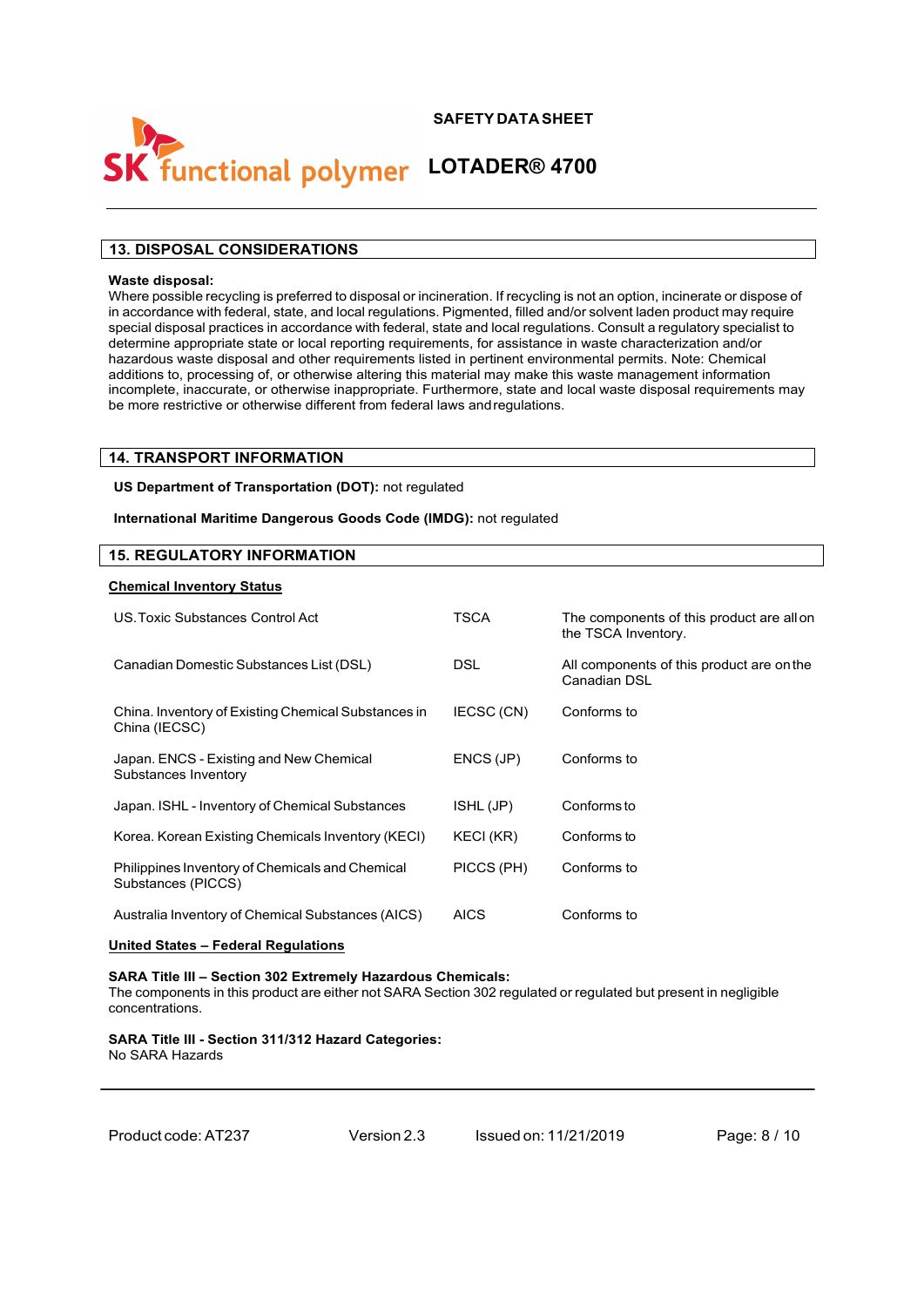

# **SARA Title III – Section 313 Toxic Chemicals:**

This material does not contain any chemical components with known CAS numbers that exceed the threshold (De Minimis) reporting levels established by SARA Title III, Section 313.

### **ComprehensiveEnvironmental Response, Compensation, and Liability Act(CERCLA)- Reportable Quantity (RQ):**

The components in this product are either not CERCLA regulated, regulated but present in negligible concentrations, or regulated with no assigned reportable quantity.

#### **United States – State Regulations**

# **New Jersey Right to Know**

No components are subject to the New Jersey Right to Know Act.

#### **Pennsylvania Right to Know**

| Chemical name<br>2-Propenoic acid, ethyl ester, polymer with ethene and 2,5-<br>furandione | CAS-No.<br>41171-14-6 |  |
|--------------------------------------------------------------------------------------------|-----------------------|--|
| 2-Propenoic acid, ethyl ester                                                              | 140-88-5              |  |

## **Pennsylvania Right to Know – Environmentally Hazardous Substance(s)**

| Chemical name                 | CAS-No.  |
|-------------------------------|----------|
| 2-Propenoic acid, ethyl ester | 140-88-5 |

## **Pennsylvania Right to Know – Special Hazardous Substance(s)**

| Chemical name                 | CAS-No.  |
|-------------------------------|----------|
| 2-Propenoic acid, ethyl ester | 140-88-5 |

### **California Prop. 65**

WARNING! This product contains a chemical known to the State of California to cause cancer.

| Chemical name                 | CAS-No.  |
|-------------------------------|----------|
| 2-Propenoic acid, ethyl ester | 140-88-5 |

#### **16. OTHER INFORMATION**

# **Full text of H-Statements referred to under sections 2 and 3.**

Latest Revision(s):

|  |  |  |  |  |  |  | Product code: AT237 |
|--|--|--|--|--|--|--|---------------------|
|--|--|--|--|--|--|--|---------------------|

Version 2.3 Issued on: 11/21/2019 Page: 9 / 10